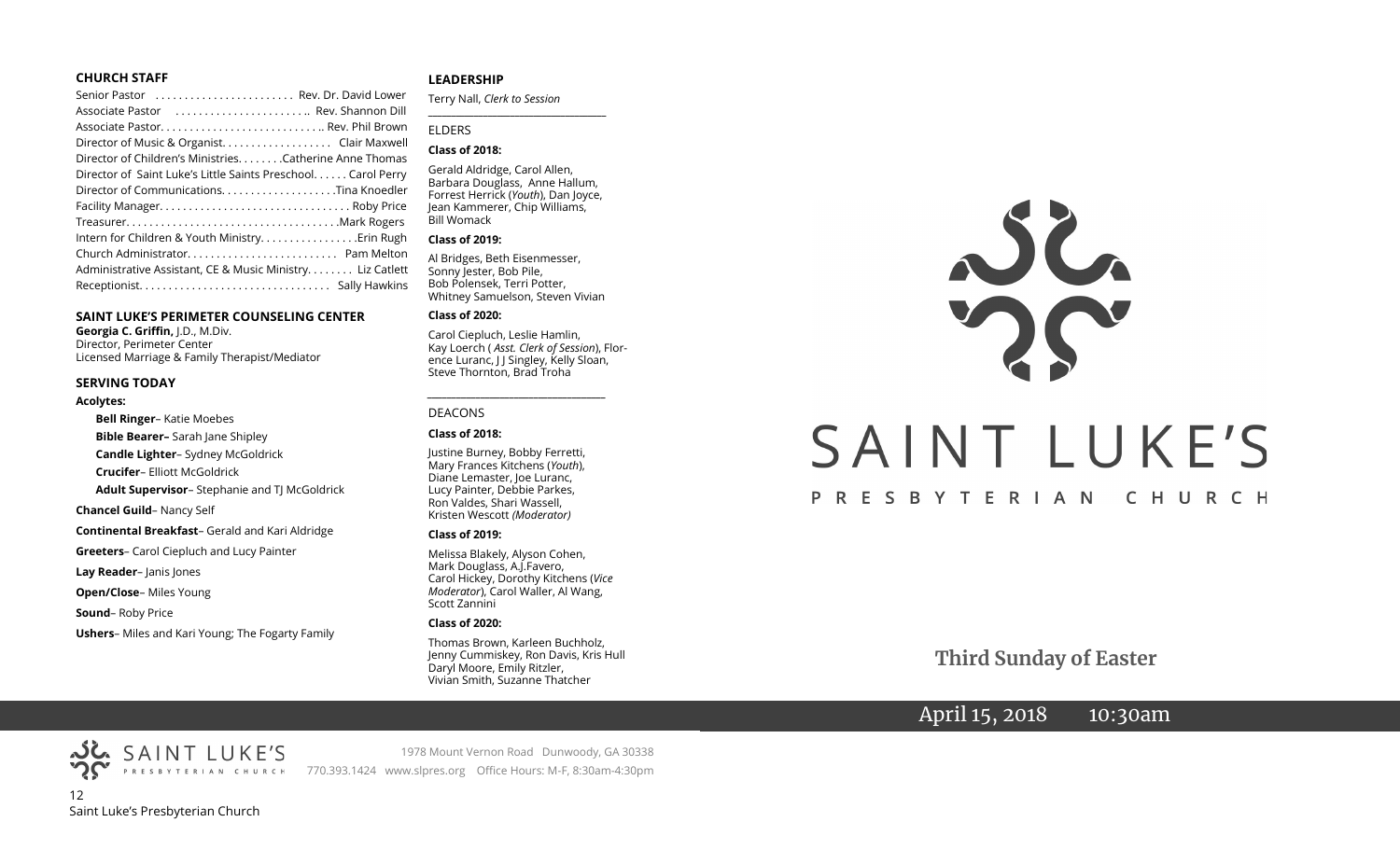

1978 Mount Vernon Road • Dunwoody, Georgia 30338 770.393.1424 • www.slpres.org

#### **April 15, 2018**  Third Sunday of Easter

#### **Liturgical Color:** White

*Liturgical colors can orient us to the season of the church year and help to engage the sense of sight in worship. White is used for special seasons in the redemptive work of Jesus Christ, such as Easter.* 

## **SUNDAY SCHEDULE**

8:30am Chapel Communion Service 9:30am Sunday School 10:30am Sanctuary Worship Service *Nursery available at all services and Sunday School.* 

# MISSION

Responding to God's call and empowered by the Holy Spirit, we invite all to join us in knowing, serving, and sharing Jesus Christ here and around the world.

# VISION

To be a beacon of faith, hope, and love– every member an active disciple in Christ's ministry.

# **WELCOME, GUESTS!**

We are delighted you are worshipping with us.

**DURING** the Welcome, please print the requested information on the Friendship Pad and pass the Friendship Pad down the pew.

**AFTER** the worship service, please join us outside the Sanctuary where our Pastors or a church officer will be available to answer questions and provide you with a loaf of freshly-baked bread.

**FOR MORE** information about our programs, ministries or membership, please contact one of our Pastors at 770.393.1424, or visit our website: slpres.org.

# **THAT ALL MAY WORSHIP**

**ASSISTIVE** A hearing loop is  $\mathcal{D}_{\mathrm{r}}$ accessible by switching hearing aids to T-coil. Also, large print hymnals and (气 back cushions are available. Please contact an usher for further assistance.

# **CHILDREN** are a precious part of

our church family, and we welcome them in worship. Worship notebooks and tactile activities are available on the back ledges of the sanctuary for preschool and elementary ages. Each week, children are invited to walk up for an age-appropriate message during "Tell Us Our Story." After that time, they may remain in worship, go to Faithful Friends (K-2nd) or go to child care (PreK and younger).

**HALFWAY THERE!** A big thank you to you Saint Luke's members who have helped to build a Habitat house and home for Lisa Reyes and her daughter, Alexandria. That includes not only the volunteers on site, but those of you helping with the breakfasts and those of you cheering us on with your prayerful support. Register on the internet at the Atlanta Habitat Volunteer Hub Site using the following:

[www.stlukes.atlantahabitat.volunteerhub.co](http://www.stlukes.atlantahabitat.volunteerhub.com/) [m.](http://www.stlukes.atlantahabitat.volunteerhub.com/) Try to sign up a week prior to the day you plan to work. And if you need more time, then try to sign up at least three days prior to the selected work day. There is one Thursday - April 26. If you can work that day, great!

We will have the usual car pool arrangement. If you need a ride or are willing to drive, meet at the church parking lot (Manhasset Street) in time for a 7am departure each workday. Questions? Please email Daryl Moore at [ddmoore@yahoo.com](mailto:ddmoore@yahoo.com) with any questions.

**CHASTAIN AT SAINT LUKE'S—** Chastain returns on Sunday, April 22 at 6:30pm in the Manhasset parking lot. Invite your neighbors and friends to this annual celebration of music and fellowship. Tables and seats can be reserved through Liz in the church office, deadline is April 18, lizcatlett@slpres.org. Walk ups are welcome! Open grill will be available along with \$1 hot dogs. Please bring a container of peanut butter for donation to Community Assistance Center.

**OWLS** — Please plan on joining the OWLS (Older, Wiser, Loving, Seniors) group at their next gathering on April 24, 11:30am in the Session Room. Clair Maxwell will share a musical program after lunch. Sign up sheet is on the bulletin board in the lobby.

#### **PAUL'S SHIPWRECK**, **SUNDAY, APRIL 29** —

During the 10:30am worship service, the Cherub and Westminster Choirs will present the story of Paul's shipwreck from Romans in story and song. Plan to attend as our children guide us in experiencing the word of God!

#### **CALLING ALL SAINT LUKE'S WOMEN!** You are all invited to the Presbyterian Women's Annual Spring Gathering on Monday, May 14, starting at 6pm for fellowship and punch in the lobby, followed by a potluck dinner and church service in the Chapel, led by our guest speaker, Reverend Betsy Turner. ALL are welcome, and it's a fun and casual event! Please register on the sign-up poster in the lobby. For questions, contact either Fern Mitropoulos: [tmitropoulos@comcast.net](mailto:tmitropoulos@comcast.net) or Sandra Dubois: sandradubois@bellsouth.net. Hope to see you there!

**IOH VOLUNTEERS NEEDED** — Interfaith Outreach Home (IOH) provides transitional housing for homeless families. On the third Thursday of each month, when the adults have life skills training, Saint Luke's provides and delivers a meal which feeds about 10 adults and 15 children. Meal expenses are reimbursable by Saint Luke's. Volunteers are needed for the following Thursday: May 17. Please sign up in the lobby or contact Al Bridges at [bridgtr@aol.com](mailto:bridgtr@aol.com) or 770.394.6581.

**THORNWELL** — Join us June 7-9 for the Thornwell Mission Trip. This trip is perfect for any age. Thornwell Children's Home is located in Clinton, SC. Thornwell's foster care program, residential program, and family and educational support programs offer homes to at-risk children that are safe and loving, hope for a brighter future, and wholeness and healing. Email Christine Crutchfield with any questions, gafrog01@hotmail.com.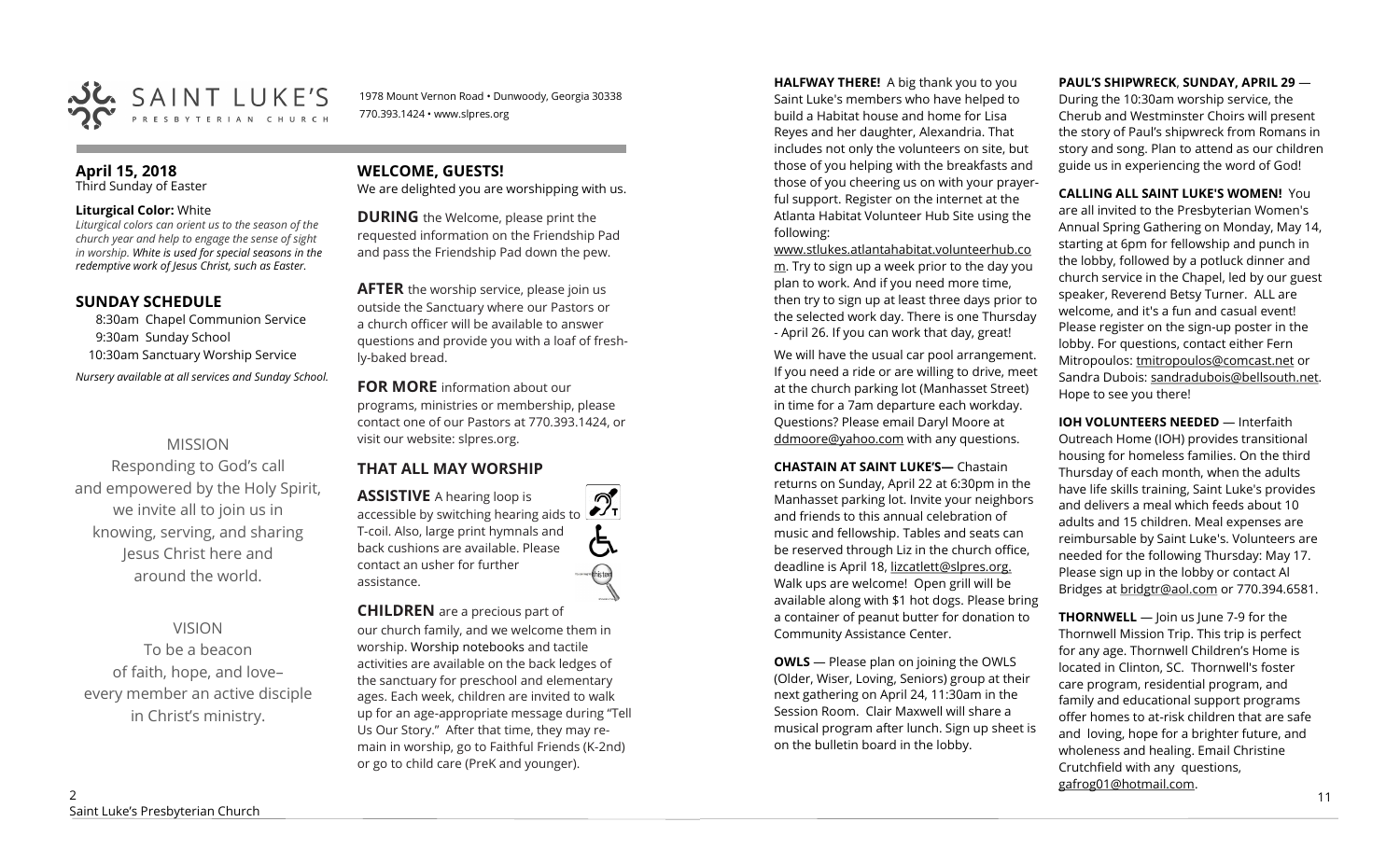# YOUTH MINISTRY

**Phil Brown philbrown@slpres.org / 770.393.1424 ext. 238**   $\_$  ,  $\_$  ,  $\_$  ,  $\_$  ,  $\_$  ,  $\_$  ,  $\_$  ,  $\_$  ,  $\_$  ,  $\_$  ,  $\_$  ,  $\_$  ,  $\_$  ,  $\_$  ,  $\_$  ,  $\_$  ,  $\_$  ,  $\_$  ,  $\_$  ,  $\_$  ,  $\_$  ,  $\_$  ,  $\_$  ,  $\_$  ,  $\_$  ,  $\_$  ,  $\_$  ,  $\_$  ,  $\_$  ,  $\_$  ,  $\_$  ,  $\_$  ,  $\_$  ,  $\_$  ,  $\_$  ,  $\_$  ,  $\_$  ,

## **HERE'S WHAT'S COMING UP IN YOUTH MINISTRY:**

**SUNDAY, APRIL 15:** Middle school youth group, 4-5:30pm in Great Hall (note the time change). 6-8pm, Graduate dinner in the Great Hall. All high schoolers and their families should come. It's a great evening celebrating those who are graduating.

**SUNDAY, APRIL 22:** Youth Sunday, please be at church by 9am when parts will be assigned. Chastain at Saint Luke's in the evening.

**SUNDAY, APRIL 29:** Movie clip night with discussion about the movie Wonder. Middle school at church, High School at the Sargent/Hurst house.

**SUNDAY, MAY 6:** First Annual Youth Field day. Families (siblings too) are invited to a great afternoon of field games and a cook out, hosted by the Youth Leadership Council. Location TBD, time 4-7pm. We need some adults to help with food and set up (i.e. grill master and side cooker extraordinaire, table transportation, etc.) let Phil know.

**SUMMER TRIPS:** Thank you for your continued interest in summer trips, Please register ASAP! Dates and information can be found on the Saint Luke's website. There is still lots of room on all the trips.

# MUSIC MINISTRY

**Clair Maxwell clairmaxwell@slpres.org / 770.393.1424 ext. 227** 

\_\_\_\_\_\_\_\_\_\_\_\_\_\_\_\_\_\_\_\_\_\_\_\_\_\_\_\_\_\_\_\_\_\_\_\_\_\_\_\_\_\_\_\_\_\_\_\_\_\_\_\_\_\_\_\_\_\_\_\_\_\_\_\_\_\_\_\_\_\_\_\_\_\_\_\_\_\_\_\_\_\_\_\_\_\_\_\_

# **CHOIR REHEARSALS ON WEDNESDAYS**

5:00-5:45pm Cherub Choir, Ages 4-5, *Yvonne Miller, Director*  5:00-5:45pm Westminster Choir, Grades 1-5, *Clair Maxwell, Director*  6:30-7:20pm Festival Ringers, Youth & Adults, *Clair Maxwell, Director*  7:30-9:00pm Chancel Choir, Youth & Adults, *Clair Maxwell, Director* 

## **SUMMER MUSIC**

Musicians are needed for our summer services at both 8:30 and 10:30 worship. Dates this year are June 3 – August 12. Soloists, instrumentalists and small groups are welcome. Contact Clair about Sundays when you could share your gifts.

# **In Preparation for Worship**

"I reckon the Lord knew that the only way to make a Christian out of that one, was to knock him off his horse."

 *- Flannery O'Connor, speaking of Paul*

# **Gathering Prayer**

**Prelude I** Danced in the Morning *arr. J. Wayne Kerr* 

**Chiming of the Hour**

# **Welcome and Announcements**

*If you are new to Saint Luke's today, welcome, we are so glad you are here! We have a gift of fresh bread we would love to give to you as a token of our gratitude. Please introduce yourself after worship to receive your welcome gift.*

*Please take the time now to fill out the Friendship Pads situated at the end of each pew. Write down your names and pass the pad down the pew, so that you may greet your pew neighbors by name and that we may know you are here.*

# **Call to Worship\***

Leader: Alleluia! Christ is risen! **People: He is risen indeed. Alleluia!**

**Hymn #248\*** Christ is Risen! Shout Hosanna!

# **Call to Confession\***

Leader: The Lord be with you. **People: And also with you.** Leader: Let us pray.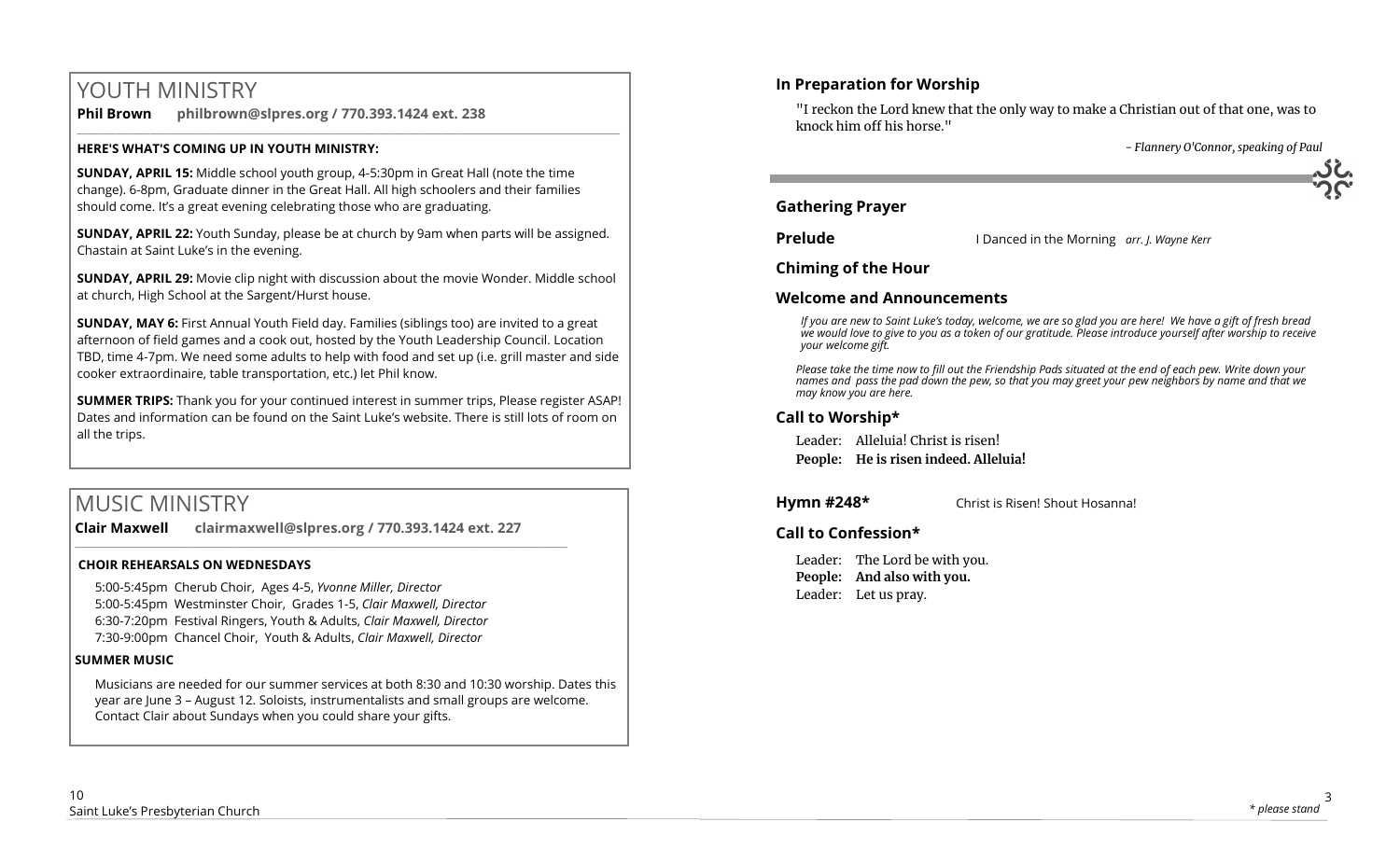### **Prayer of Confession\***

**Gracious God, we confess to you that we have sinned. We have not loved one another as Christ loved us. We have not forgiven one another as we have been forgiven. We have not given ourselves in love and service for the world as Christ gave himself for us. Pour your grace upon us, so that we might live as you have shown, and discover the joy toward which you lead us**…*(Silence is kept for personal reflection.)*

Leader: Lord, in your mercy. **People: Hear our prayer. Amen.**

### **Assurance of Forgiveness\***

**Song of Praise #238\*** Thine Is the Glory *[REFRAIN– All]*

**Thine is the glory, risen, conquering Son; endless is the victory thou o'er death hast won!**

**Sacrament of Baptism** Margaret Diane Ridl **National Phil Brown** Phil Brown *Joining us today are parents Ed and Brenda Ridl and Rose Marie Ridl (grandmother).*

### **Affirmation of Faith\*** Apostle's Creed

**I believe in God, the Father Almighty, Maker of heaven and earth, and in Jesus Christ, His only Son, our Lord; who was conceived by the Holy Ghost, born of the Virgin Mary, suffered under Pontius Pilate; was crucified, dead, and buried; he descended into hell; the third day he rose again from the dead; he ascended into heaven, and sitteth on the right hand of God the Father Almighty; from thence he shall come to judge the quick and the dead.**

 *continued on the next page*

# S P L A S H ! CHILDREN'S MINISTRIES

**Catherine Anne Thomas cathomas@slpres.org / 770.393.1424 ext. 228** 

#### **CHILDREN'S HOSPITALITY NEEDED**

The first impression we leave with many families is the experience we deliver in our child care area. It is for that reason that we are offering ALL members the opportunity to serve in a new – and easy – capacity. This ministry is called Children's Hospitality, and it only requires 30 minutes of your time and a warm smile.

**\_\_\_\_\_\_\_\_\_\_\_\_\_\_\_\_\_\_\_\_\_\_\_\_\_\_\_\_\_\_\_\_\_\_\_\_\_\_\_\_\_\_\_\_\_\_\_\_\_\_\_\_\_\_\_\_\_\_\_\_\_\_\_\_\_\_\_\_\_\_\_\_\_\_\_\_\_\_\_\_\_\_\_\_\_\_\_\_\_\_\_\_\_\_\_\_\_\_\_\_\_\_\_\_\_\_** 

From 10:15am (at the conclusion of Sunday School) until approximately 10:45am (after Tell Us Our Story) our Hospitality volunteer will be stationed behind or around the preschool desk in Sheppard Hall. They will keep an eagle-eye out for visitors who may not know where to go, as well as for member families just to say "good morning".

Here is the link to sign up: https://tinyurl.com/slpcchildhosp.

#### **SHIPWRECKED!**

Shipwrecked VBS registration is live! Get ready for an adventure to an uncharted "island" experience where kids are anchored in the truth that Jesus helps them in many ways to weather life's storms. Here are the links for registration.

3's through 3rd Grade: https://tinyurl.com/slpcvbs2018-1 4th and 5th Grade: https://tinyurl.com/slpcvbs2018-2

#### **VBS VOLUNTEERS (A.K.A. CREW MEMBERS)**

Our castaways will need many crew members to guide their journey. Here are the links to sign up and get ready to set sail!

Adult "Crew Members": https://tinyurl.com/slpcvolvbs2018 Youth "Crew Members": https://tinyurl.com/slpcyouthvbs2018

#### **ONE MORE THING**

We need carboard boxes of all shapes and sizes for VBS. Please drop off on the Great Hall stage when you are in the building.

#### **READY THE SHIP, VBS DECORATING!**

Help us get Shipwrecked ready! Join us on the following days to help us decorate for our upcoming VBS. Contact Catherine Anne Thomas, [cathomas@slpres.org](mailto:cathomas@slpres.org) for child care.

- Decorating & Desserts: Monday, April 23, 7- 9pm
- Decorating & Donuts: Friday, April 27, 9:15am 12:15pm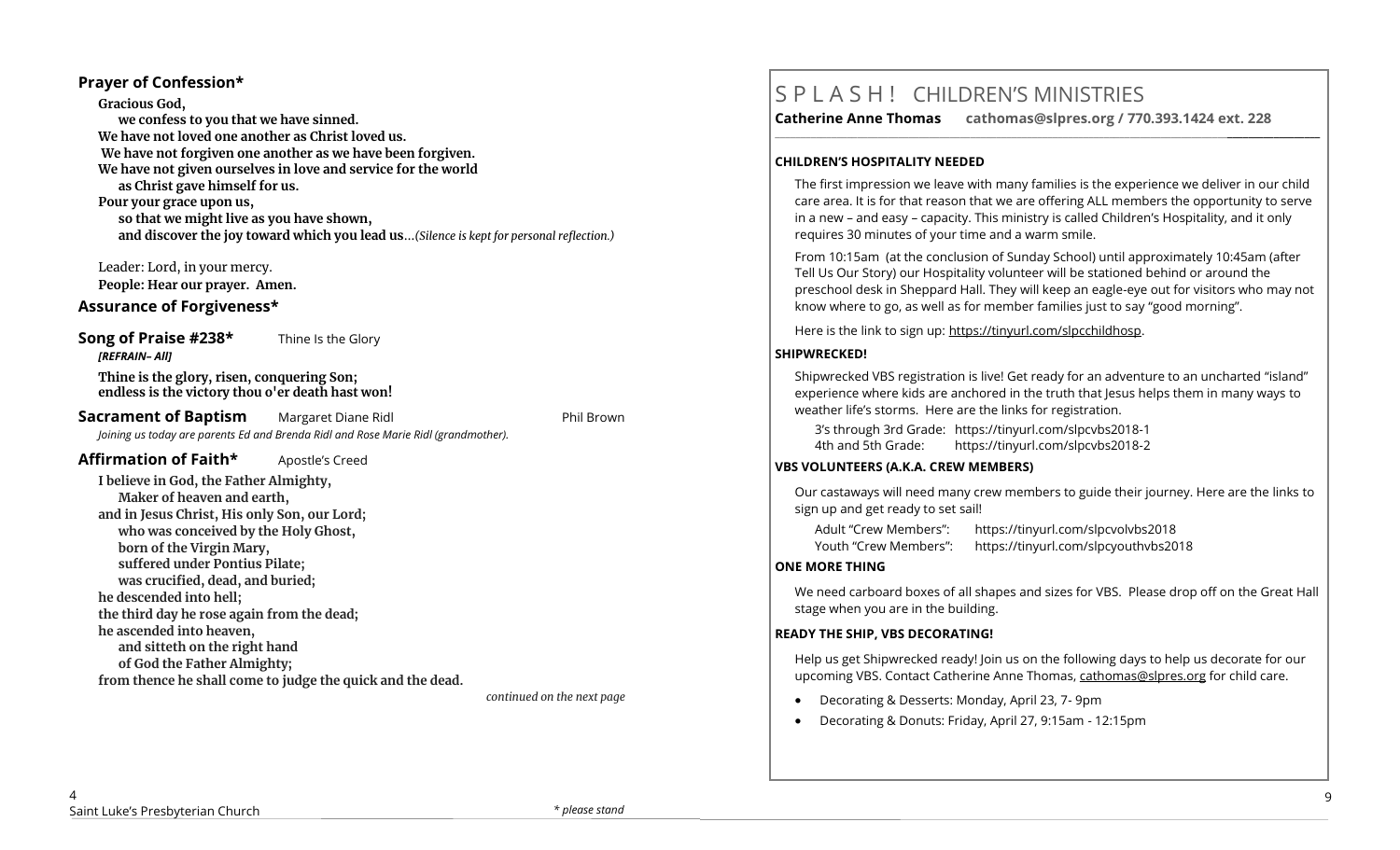# ADULT MINISTRY

**Shannon Dill shannondill@slpres.org / 770.393.1424 ext. 229**   $\_$  ,  $\_$  ,  $\_$  ,  $\_$  ,  $\_$  ,  $\_$  ,  $\_$  ,  $\_$  ,  $\_$  ,  $\_$  ,  $\_$  ,  $\_$  ,  $\_$  ,  $\_$  ,  $\_$  ,  $\_$  ,  $\_$  ,  $\_$  ,  $\_$  ,  $\_$ 

## **ADULT SUNDAY SCHOOL**

Individual classes have begun. Please see the website for a full description of each class. (http://slpres.org/program-ministries/adult-ministry/sunday-school)

Faith Foundations: Room 232 House to House: Room 203 Seasons of the Spirit: Room 231/233 Soul Food: Room 234/236

# **FRIDAY MORNING MEN'S BIBLE STUDY**

Fellowship and Bible study every Friday from 6:40-8am in the Parlor with Dan Joyce.

#### **BIBLE STUDY: "WAYFARERS"**

Come join David, Shannon or Phil as this week's preacher leads a study of the scripture for the upcoming Sunday's worship. Meet on Wednesdays at 10am in the church library.

### **TAVERN TALKS**

Our next gathering of gentlemen will be Monday, April 16, 8pm at the Dunwoody Tavern.

### **LOVE DOES, DATE CHANGE**

The "Love Does" small group will meet this month on April 19 at 7:30pm. Please contact Shannon Dill at shannondill@slpres.org for meeting location.

#### **FAITH AND PARENTING, MAY MEETING**

Please plan on gathering Sunday, May 20 at 5:15pm at the home of David and Amanda Lower. In early May, look for email details about dinner plans and topic for the meeting. Questions? Please contact David Lower at davidlower@slpres.org.

**I believe in the Holy Ghost; the holy catholic Church; the communion of saints; the forgiveness of sins; the resurrection of the body; and the life everlasting. Amen**

# **Congregational Response**

*Following the elder's statement the congregation shall respond...*

- **With joy and thanksgiving, we welcome** *Maggie* **in to Christ's church, for we are all one in Christ.**
- **We promise to love, encourage, and support her, to share the good news of the gospel with her, and to help her to know and follow Christ.**

# **Passing the Peace of Christ\***

Leader: May the peace of Christ be with you. **People: And also with you.** 

# **Prayer for Illumination Janis Jones Janis Jones Janis Jones**

**Scripture Lesson** Acts 9:1-19a, *pages 119-120 of the New Testament* 

Leader: The Word of the Lord. **People: Thanks be to God.**

# **Tell Us Our Story Shannon Dill Contract Contract Contract Contract Contract Contract Contract Contract Contract Contract Contract Contract Contract Contract Contract Contract Contract Contract Contract Contract Contra**

*Faithful Friends for PreK, Kindergarten and First Grade will meet today. Parents may register children in the narthex and pick up after worship in the Harbor. Parents may take their younger children (through PreK) to our nursery, Room 120 in Sheppard Hall.* 

| Anthem | O Praise the Mighty Lord<br>from Joshua, George Frederic Handel                                         | Chancel Choir |
|--------|---------------------------------------------------------------------------------------------------------|---------------|
|        | O praise the mighty Lord, our God, sing a joyful song.<br>He reigns in majesty forevermore. Hallelujah! |               |
| Sermon | "Called to Pray Together"                                                                               | David Lower   |

# **Receiving New Active Members and Celebration of Confirmation Class**